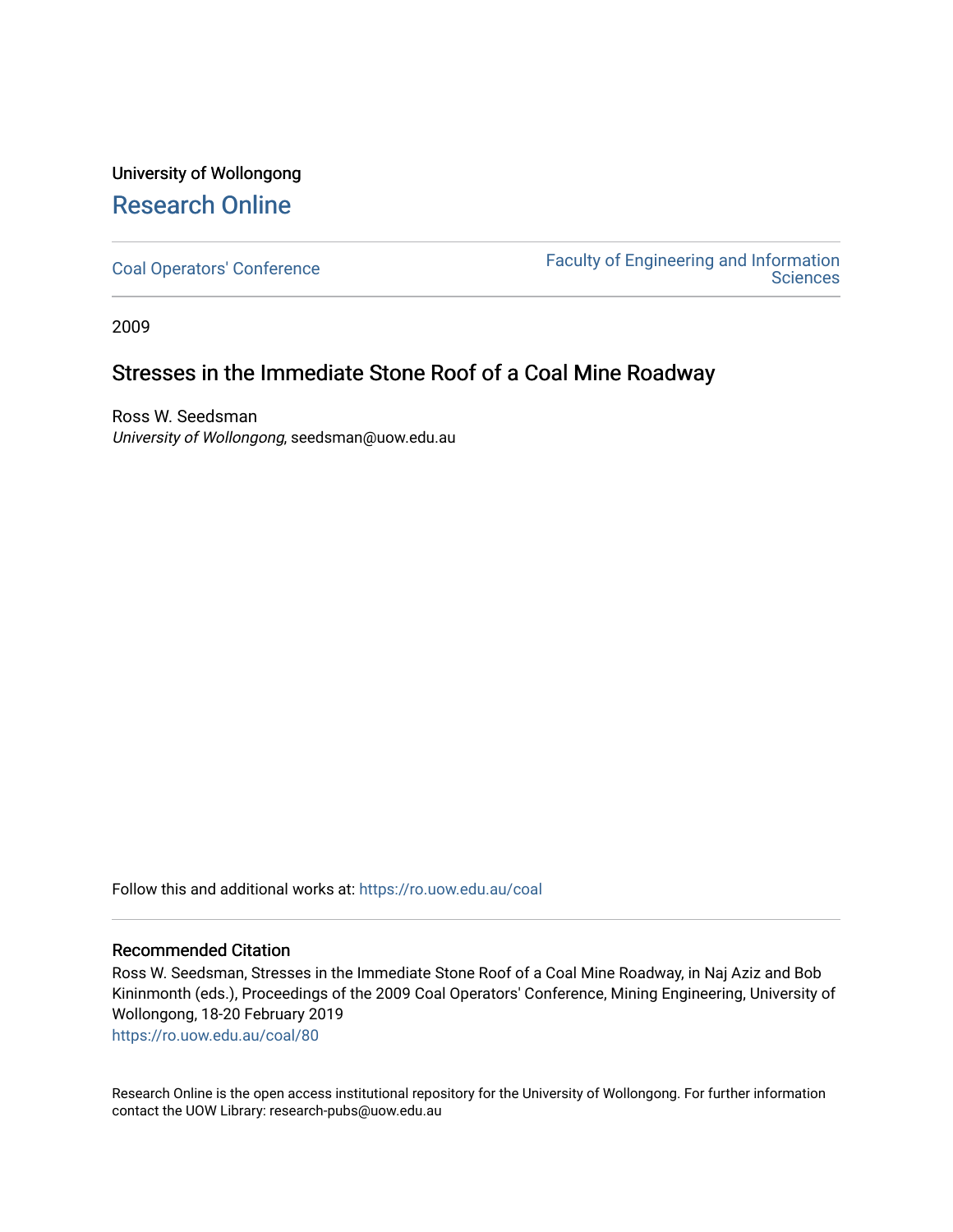# **STRESSES IN THE IMMEDIATE STONE ROOF OF A COAL MINE ROADWAY**

## **Ross Seedsman<sup>1</sup>**

*ABSTRACT:* An analytical approach to designing roof support needs a model that quantifies the magnitude of the stresses acting in the immediate roof. There is a large amount of measurement data on stresses above pillars but few models for the stresses within the bolting horizon. Very small roof deflections result in substantial relaxation of horizontal stresses in the immediate roof. Increased vertical and horizontal stresses at the maingate increase the height of compressive failure and hence the "softened zone" and this leads to greater loading on the bolted roof beam. The situation does not change in a material way at the tailgate unless there is major yielding of the side of the roadway in which case the horizontal stresses in the roof line may become tensile.

#### **INTRODUCTION**

ACARP project C14029 documents a series of analytical tools to assist in specifying roof and rib support. These tools are applied in a logical framework in which there are tests for compressive and tensile failure and tests for movement along discontinuities. Models for the stresses applied to the bolted horizon were required. There can be no doubting that considerations of the stress redistribution are complex, involving interactions between the in-situ stresses and the large longwall goaf, stress redistribution around the roadway itself, and any body stresses induced by the deformation and movement of the immediate rock and coal mass. This paper provides a summary of the model development for stone roof.

#### **IN-SITU STRESSES**

It is not possible to predict the state of stress in the ground from simply a knowledge of the depth of cover. The approach should be to apply regional knowledge of the general stress field to any point measurements at the mine site, and particularly to observations of how excavations behave underground. In the latter case, it is essential not to jump to the paradigm that all roof falls are due to elevated horizontal stresses; this is unlikely to be the case and certainly not once the roof is supported at the densities typical of current Australian coal operations.

Data from New South Wales and Queensland (Nemcik et al, 2006) show that the ratio of the horizontal stress to the vertical stress in stone is typically between 1.0 and 2.5 times at typical mining depths, with even higher ratio values at shallow depths. It is noted that there is a significantly different stress field in coal.

Stress magnitudes should be lower in faulted ground. Elevated deviatoric stresses generate failure and on a large scale this is evidenced as faults, more often than not with associated sub-parallel joints. Once the rock is broken, the maximum deviatoric stresses within the broken rock are lower and are controlled predominantly by the frictional resistance of the surfaces generated by the faulting. The poor roof conditions that are typically encountered in the vicinity of thrust faults are not the result of elevated horizontal stresses but are a consequence of the presence of broken rock.

### **REDISTIBUTION ABOUT A LONGWALL**

Our knowledge of stresses and stress changes is based on measurements in stone above the chain pillars and about 5m - 10m into the roof. These are not the stresses at the roof line.

Using standard chain pillar design methods (Colwell, 1998), the vertical stress is doubled at the maingate corner. There is a concentration of horizontal stresses above the chain pillar at the maingate corner and a reduction in the horizontal stresses behind the face adjacent to the goaf

 $\overline{a}$ <sup>1</sup> Honorary Visiting Fellow - University Of Wollongong, Director- Seedsman Geotechnics Pty Ltd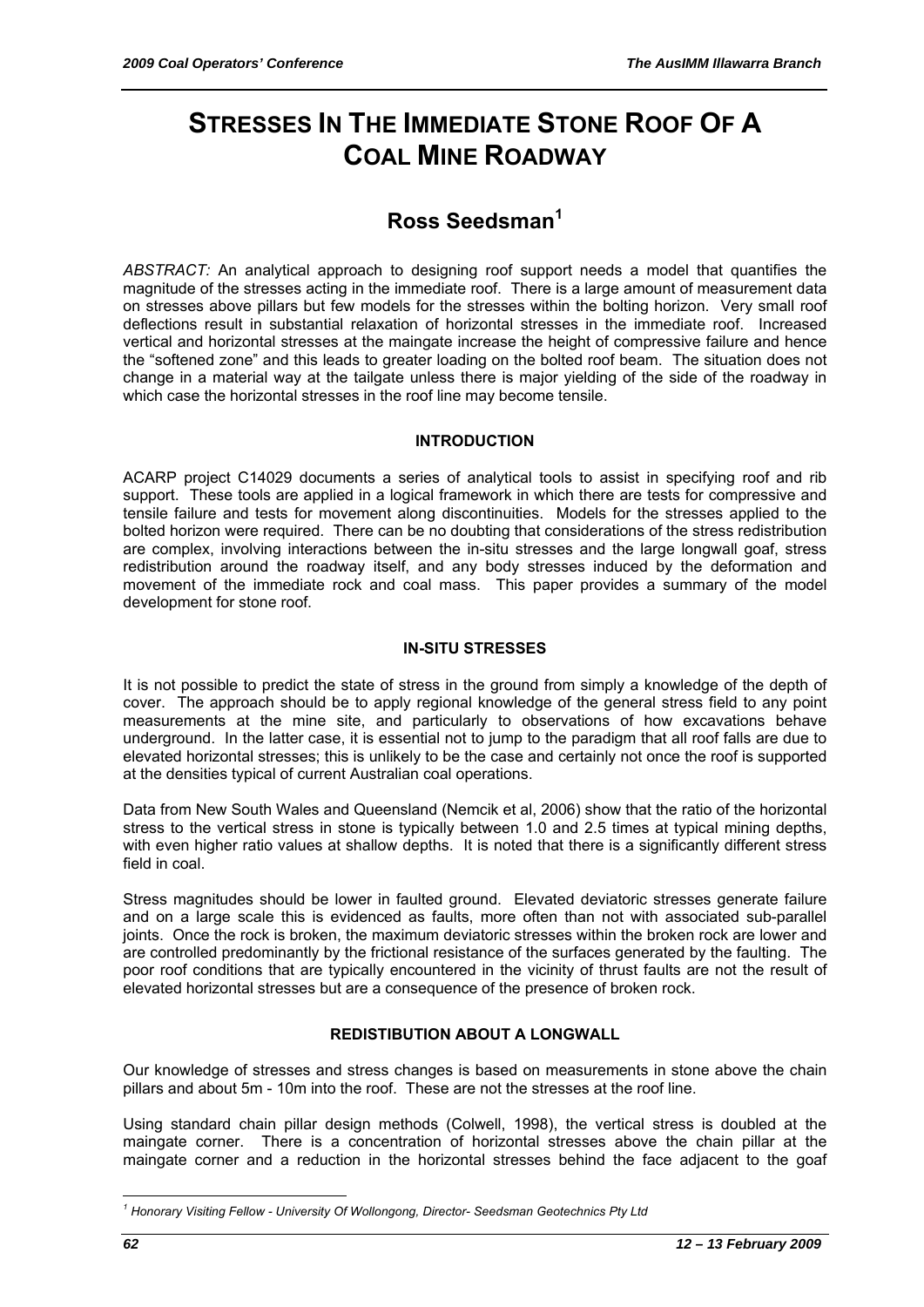(Figure 1). The magnitude of the concentration of the major principal horizontal stress depends on the angle between the stress axis and gateroad direction, with the possibility that there is a doubling of the  $mag$ nitude at a 45 $^{\circ}$  angle.



#### **Figure 1 - General pattern of vertical and horizontal stress redistribution (Gale 2008)**

There is also an increase in the vertical stress observed above the pillar behind the face and a large reduction in the horizontal stress. Tarrant (2006) provides the mechanism for this large stress relief – shear along bedding in the direction of the goaf.

Shen et al (2006) instrumented a tailgate at Ulan at a depth of about 200m and showed that overall the vertical stress increased by 3-4 MPa while at the same time the horizontal stress decreased by up to about 1 MPa. The overall pattern in the tailgate is consistent with increase in vertical stresses implicit in the pillar design models and a further reduction in horizontal stresses resulting from more lateral translation of the roof into the now two longwall voids.

The simultaneous increases in both the horizontal and vertical stress are significant in terms of the stresses induced in the immediate roof of an excavation. Depending on the concentration factor that applies to the horizontal stress, it is possible that the "vertical" stress acting in the maingate may become the largest stress component, and certainly the vertical stress is the largest stress component behind the face and in the tailgate. There is no published information on the rotation of the principal stress axes around a longwall. Making the simplifying assumption that the vertical stress is a principal stress, Figure 2 shows the way in which the K ratio (horizontal/vertical) can change.

#### **ELASTIC STRESS REDISTRIBUTION AROUND A RECTANGULAR ROADWAY**

The initial response of a roadway can be considered to be elastic and many of the failure modes that are seen develop in response to these elastic stress redistributions. It is important to realise that elastic analyses are only applicable for the initial formation of the roadway as it has been shown that even small deformations result in major relaxations in the roof and redistributions to elsewhere in the system (see later).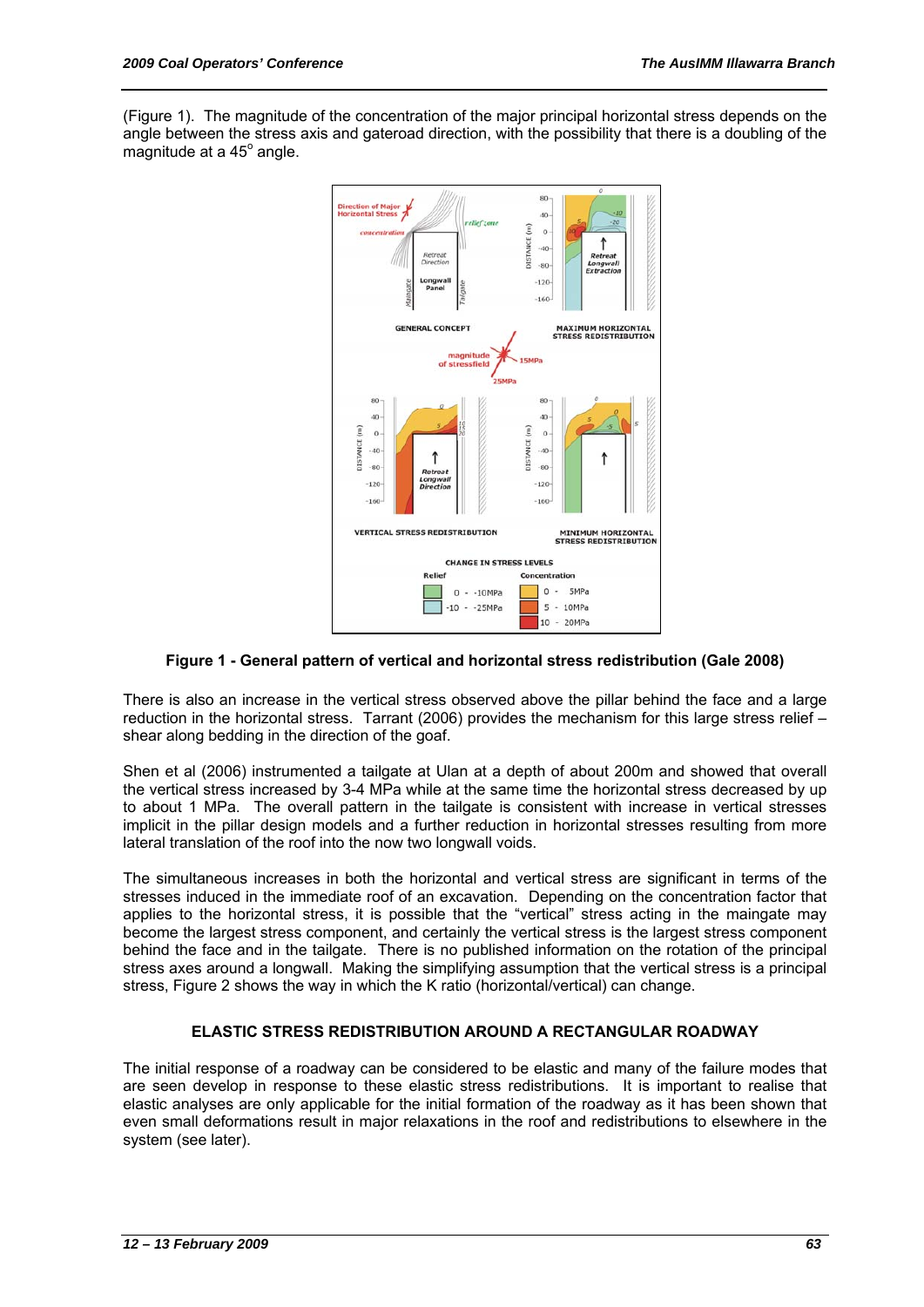

**Figure 2 - Indicative changes in the K ratio** 

Figures 3 and 4 present the results of the analyses of a typical rectangular roadway (2.8m high and 5.2m wide) for two K ratio values - 2.0 and 0.2 with the major principal stress being 10 MPa. Two stress components are presented: deviatoric stress ( $\sigma_1 - \sigma_3$ ) which is the driver for compressive/shear failure (Figure 3) and  $\sigma_h$  – the horizontal stress which, if tensile, would allow the onset of shear along vertical joints (Figure 4). A summary of the results for a range of other K values is presented in Table 1.

When the K value is greater than 1, the contours of deviatoric stress tend to form an arch over the roof line but this does not develop when the K values are less than 1 (Figure 3). The highest values are at the roof/rib corner with the magnitude ranging from about 30 MPa for a K value of 1.0 to about 21 MPa for higher or lower K values. It is this concentration at the roof corners that is one of the mechanisms for stress guttering.

| Κ   | <b>Horizontal stress at</b><br>0.2m into roof at<br>centerline (MPa) | <b>Horizontal</b><br>stress 0.1m<br>from rib and<br>0.1m into roof<br>(MPa) | <b>Maximum</b><br>deviatoric stress<br>0.1m from rib and<br>0.1m into roof<br>(MPa) |
|-----|----------------------------------------------------------------------|-----------------------------------------------------------------------------|-------------------------------------------------------------------------------------|
| 0.2 | -5                                                                   | 8.3                                                                         | 19.5                                                                                |
| 0.5 |                                                                      | 13.5                                                                        | 21                                                                                  |
| 1.0 | 6                                                                    | 24                                                                          | 27                                                                                  |
| 1.4 | 8                                                                    | 22                                                                          | 24                                                                                  |
| 17  | g                                                                    | 22                                                                          | 21                                                                                  |
| 2 በ | 10                                                                   | 21                                                                          | 21                                                                                  |

**Table 1- Summary of stresses for rectangular roadway (σ1 = 10 MPa)** 

The centreline of the roof has tensile horizontal stress for K values less than 0.5, and the roof stress becomes increasingly compressive as the K value increases. Near the rib line the horizontal stresses are compressive for all K values (Figure 4).

#### **NON LINEAR STRESS REDISTRIBUTIONS**

Non-linear (=not elastic) stress behaviour is a key feature of underground roadway behaviour. Unfortunately, with the current state of the art, it is difficult to incorporate this behaviour into numerical analyses, and certainly not in routine design. Fortunately, it would appear not to be necessary.

It is well established that coal mine roofs deform into the excavation as the roadway is advanced. This deformation zone is routinely identified with roof extensometry and is loosely referred as the "softened zone" or "the height of softening". Whilst the term is somewhat misleading, it does have the advantage of focusing attention on what the impact may be in terms of the immediate roof stresses. Softening implies a lower modulus of deformation, which should mean that there is less of an ability to bear stresses compared to stiffer units nearby.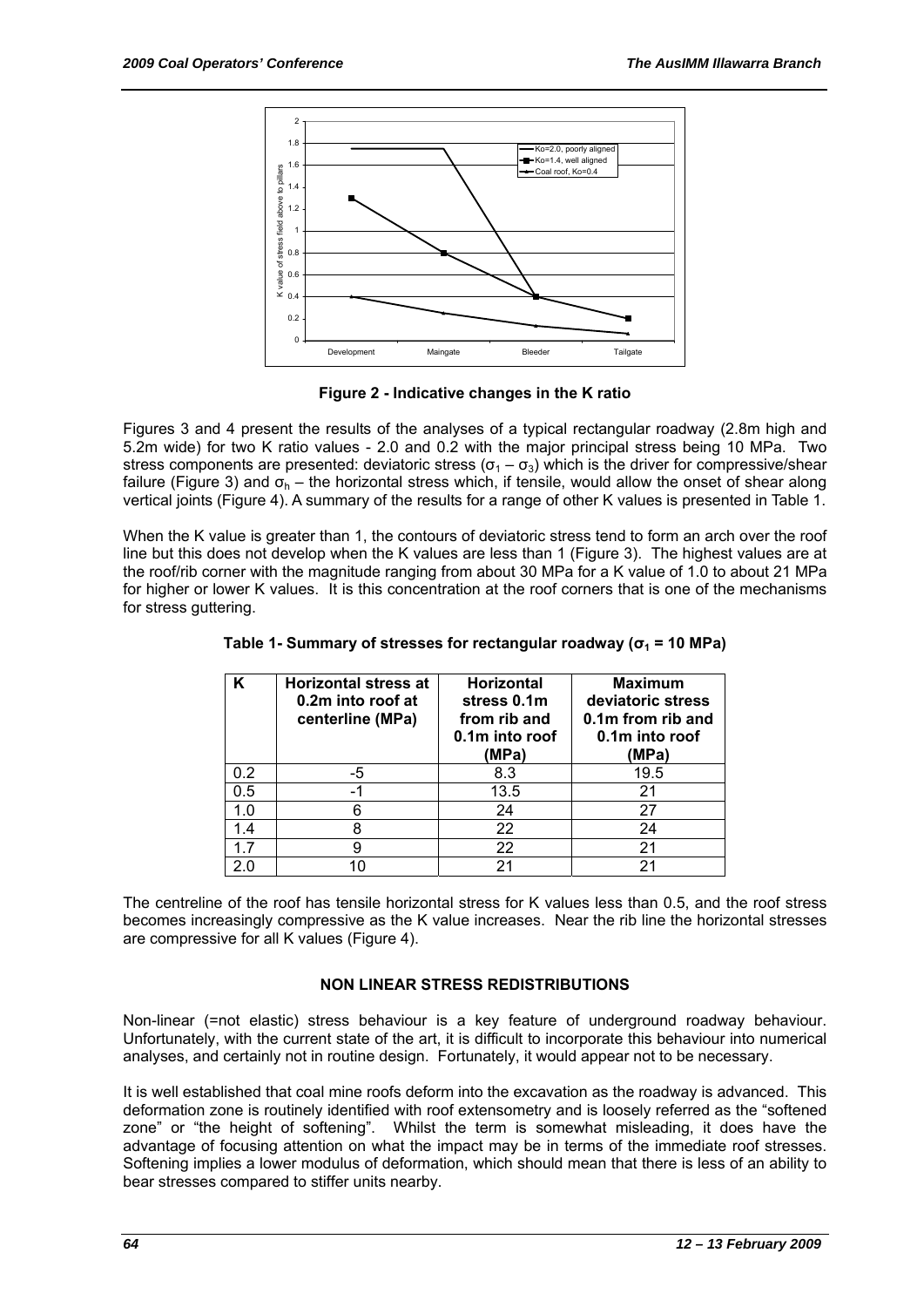

**Figure 3 - Distributions of deviatoric stresses about a 1.86:1 roadway (σ1 = 10 MPa)** 



**Figure 4 - Distribution of horizontal stresses about a 1.86:1 roadway (σ1 = 10 MPa)** 

The scale of roof movement and the associated stress redistribution has been demonstrated recently by Mark et al (2007). These authors were able to show that even at less than 20mm of vertical roof movement; the horizontal stresses were already redistributed into an arch over the roadway (Figure 5). This redirection continued as the longwall retreated and the roadway was exposed to maingate stress concentrations.

Further evidence in support of the non-linear redistribution of stresses can be found in the data on stress relieving roadways (Figure 6, Gale and Matthews, 1992). Newton's Third aw requires that the stress relief is also present within the existing roadway. The quantification of roof softening was not available at the time, but experience in the Southern Coalfield is that a bolted roof – not an overall collapse – is adequate to generate the stress relief.

Non-linear stress redistribution is problematical when considering the stresses in the roof during the formation of an intersection. The second roadway is driven in a completely different stress field to that of the first roadway such that the stresses in the intersection roof at the point of breakthrough will be less than those encountered during the straight drivage.

### **STRESSES INDUCED WITHIN A BLOCKY ROOF**

A rock or coal mass is not a continuum and it is possible that its behaviour as a discontinuous medium can significantly modify the stress around an opening. The simplification to rectangular blocks that is possible with coal measure strata allows consideration of two simple analogues.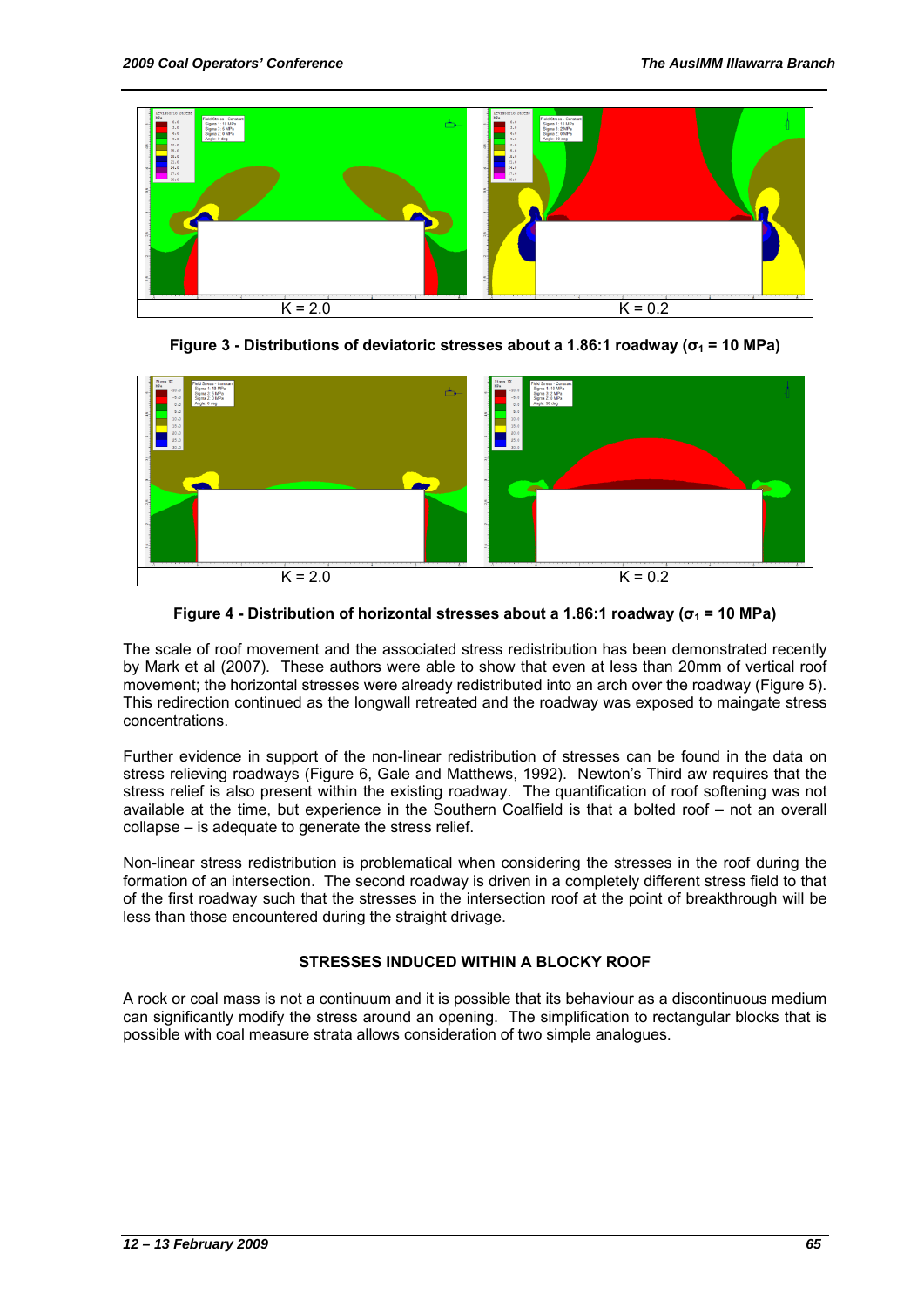





**Figure 6 - Concept of a stress relieving roadway** 

#### **Voussoir beams**

The bedded nature of coal measures allows the ready application of the voussoir beam model (Brady and Brown, 1985). The concept is that under situations of no applied lateral force, the incipient rotation of the voussoirs induces a lateral thrust in the beam (Figure 7). The magnitude of this induced lateral thrust depends on the span, density and thickness of the beam. At the point of failure of voussoir beam, the compressive stresses at the roof/rib corner approach the magnitude of the UCS of the rock. An important point to note is that the result of voussoir action is the possible development of compressive stresses at the roof/rib corner together with tensile stresses at the roof centreline. An underground observer may observe the development of a "stress gutter".



**Figure 7 - Voussoir beam deformations induce compressive stresses at the roof corners and tensile stresses at the roadway centreline**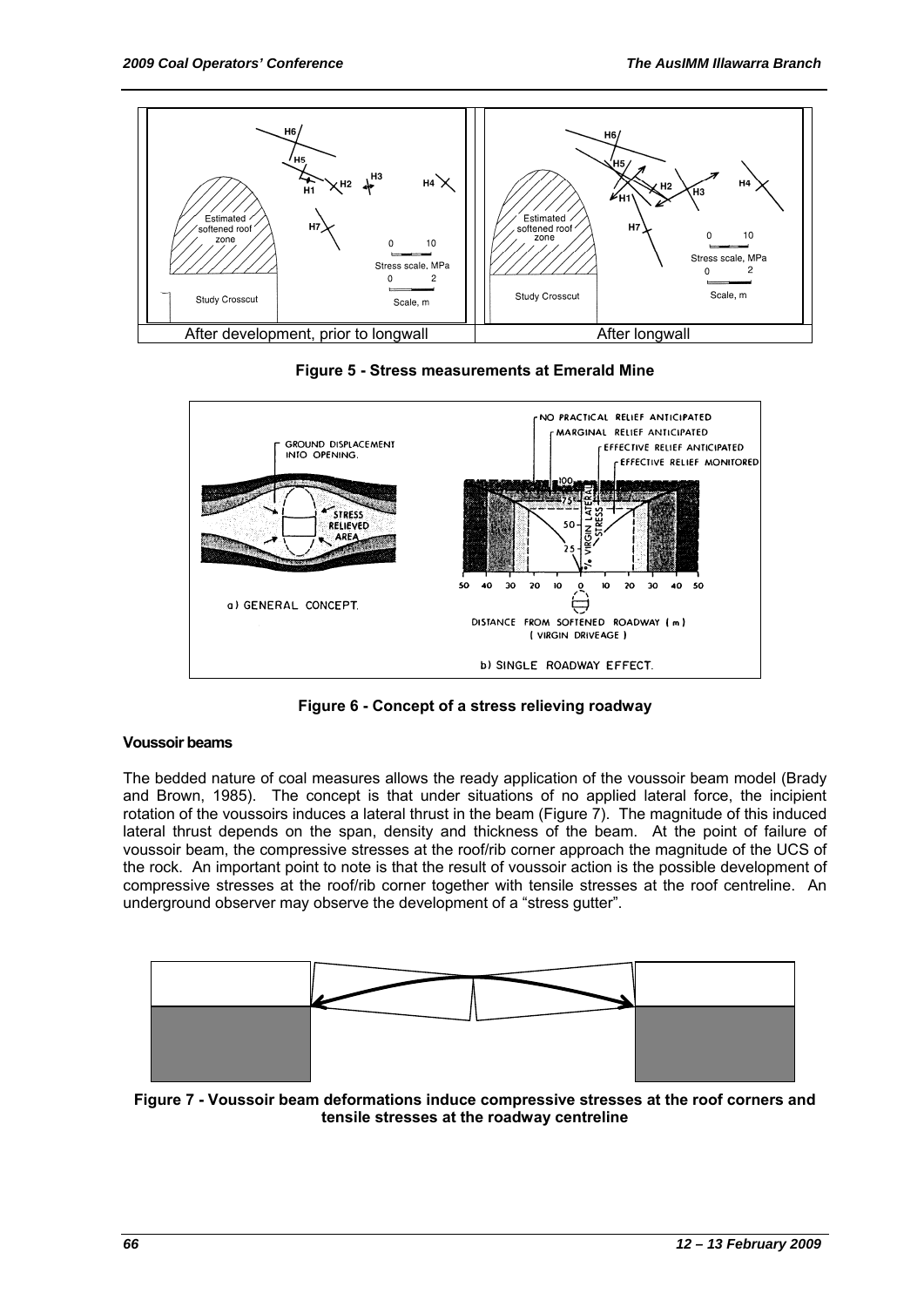#### **Cantilevers**

If the roof line is exposed to the onset of tensile stress and there is sufficient relaxation such that the joints dilate, it is possible that a cantilever will develop if joints are widely spaced. The deformation of a cantilever will generate elevated shear/compressive stresses at the roof/rib corner. Once again, there is the possibility of generating compressive failure in a situation of no imposed horizontal stress at the roof line.

#### **OTHER STRESS REDISTRIBUTIONS**

If there is differential movement between the two sides of a roadway, the result can be an increase in the bay length of the roof line (Figure 8) and a consequent reduction in the stress acting across the roof (Diederichs and Kaiser, 1999). The scale of this effect assuming the roof line is in the order of 1MPa to 2MPa for a differential compression of 100mm, with a greater reduction for roofs with higher modulus values. This may be significant when it is recalled that the stresses at the roof line after the formation of the roadway may be already low as a result of the stress relief into the goaf and nonlinear effects discussed above. A potential location for even large differential movement is when the roadway is bounded by a yielding pillar or coal fender and this is considered to be the basis of the relationship between chain pillar design and tailgate roof support discussed by Colwell (1998). Another situation may be if there is yielding in the floor related to low strength claystone horizons.



**Figure 8 - Relaxation of a roof line as a result of vertical deformation in one of the sides** 

#### **COMPILED MODEL FOR STRESS IN THE IMMEDIATE ROOF**

Based on these previous discussions, the following is a progression through the stress history of the immediate roof of a coal mine roadway. The possible failure modes that may be induced are also included.

At the point of excavation, the reaction to the overburden load is removed and the vertical stresses at the roof line vanish. Until the roof deforms, the horizontal stresses are not yet redistributed. High deviatoric stresses and bedding-parallel shear stresses develop immediately. These stresses may induce stress guttering at the roof corners, either by compressive failure of low strength rock or by the incipient deflection of the roof beams defined by bedding partings that may be present. Simple elastic models can be used to quantify the stresses.

As the mining face advances, say to in excess of roadway width, the roof will have deformed to a 'final state", or in some situations failed if overall compressive failure develops of if the roof layers are too thin and the bolting has not been adequate. In all cases, the horizontal stress in the immediate roof will have decreased to very low values and a "stress arch" developed higher in the roof. Deflections of the bolted roof will generate body stresses associated with the formation of a voussoir beam in the immediate roof (Figure 9). The stresses within the softened zone cannot be quantified but the height of the softened zone can be estimated with simple elastic models.

At the maingate, increases in both the vertical and horizontal stresses around the retreating goaf will alter the stress arch above the roadway and this will lead to an increase in the height of softening. Elastic modes can be used a=to estimate this height. There is no direct increase in the horizontal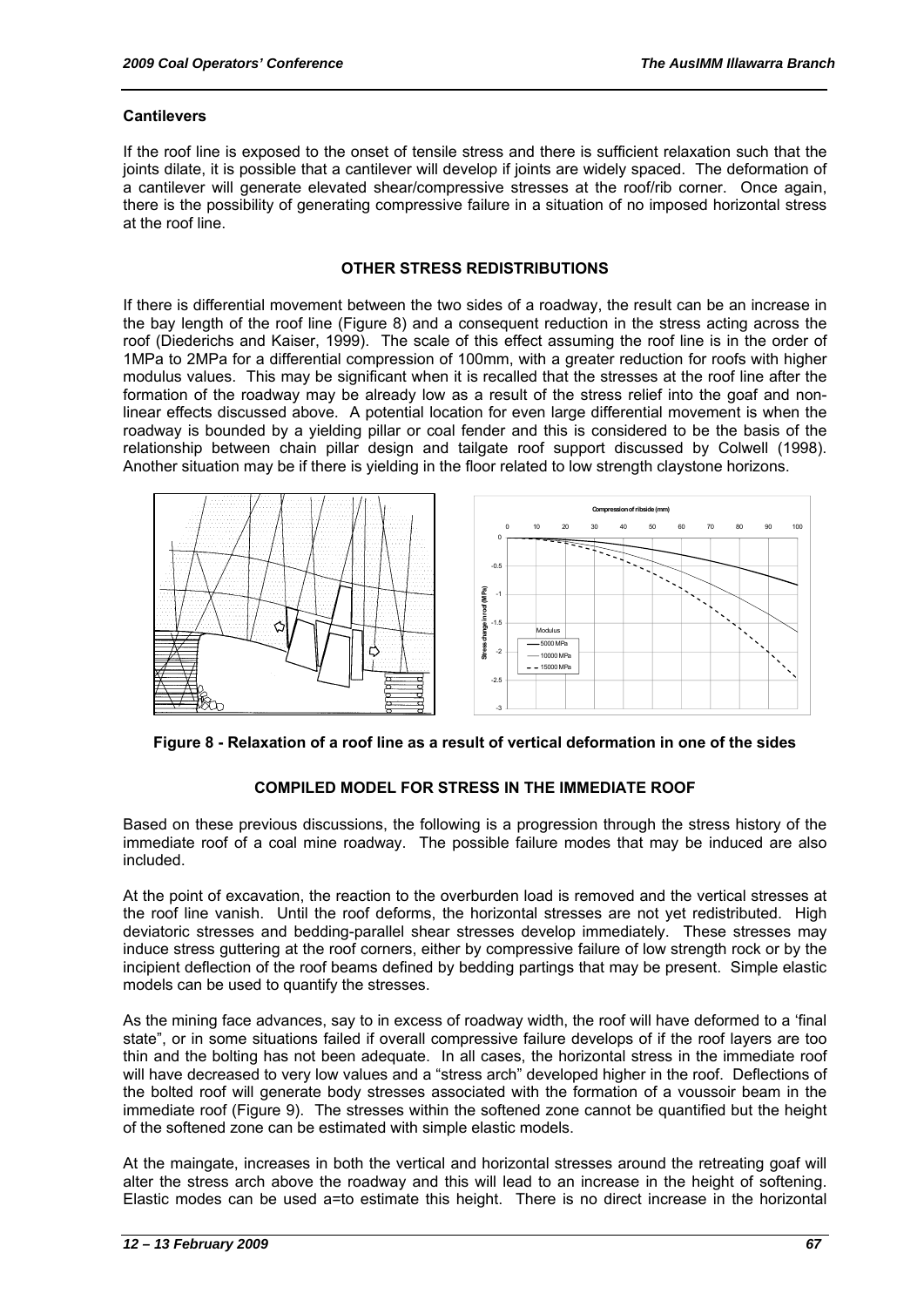stress acting in the immediate roof because that roof has already deformed and "softened'. The extra softened material under the stress arch will be an additional surcharge loading on the bolted beam that will then cause an increase in the body stresses within the voussoir arch and an indirect increase in the horizontal stresses at the roof line. This may lead to the onset of stress guttering.

Behind the faceline, the imposed horizontal stresses reduce and the vertical stress increases. The orientation of the principal stress may be skewed significantly off vertical and this could induce some small increases in the height of softening and the stress arch – at the roof line there are no material changes. Evidence from mining operations is that the changes do not induce roof collapses with the current mining geometries.

At the tailgate end of the face, the imposed stress field is now dominantly vertical with a reduction in the horizontal stress due to the presence of the goaf on one side and also behind the faceline. The horizontal stresses within the stress arch may decrease. The horizontal stresses in the immediate roof remain relatively constant and at low magnitudes, unless the chain pillar yields. In the latter case, reaction to the body stresses is lost and the horizontal stresses vanish. Roof collapse may result due to vertical shear along joints or fractures. Localised compressive stresses may develop if the roof structure allows the formation of cantilevers.



**Figure 9 - Redistributed insitu and induced body stresses about a roadway with K >0.8 once the roof and floor deflects.** 

#### **REFERENCES**

- Brady, B.H.G. & Brown, E.T. (1985). *Rock mechanics for underground mining*. London, UK: George Allen & Unwin.
- Colwell, M.G. (1998). *Chain pillar design: Calibration of ALPS*. (p.67). Final Report: ACARP Project C6036.
- Diederichs, M.S., & Kaiser, P.K. (1999). *Tensile strength and abutment relaxation as failure control mechanisms in underground excavations.* In International Journal of Rock Mechanics and Mining Sciences: 36, 69-96.
- Gale, W. (2008). *Stress issues in underground coal mines and design approach.* Paper presented in "Stress Measurements, Monitoring and Modelling Techniques and their Design Applications", Wollongong: Eastern Australia Ground Control Group.
- Gale, W. J. & Matthews, S. M. (1992) *Stress control methods for optimised development and extraction operations.* Report to National Energy Research Development, and Demonstration (NERD&D) Program, Project 1301.